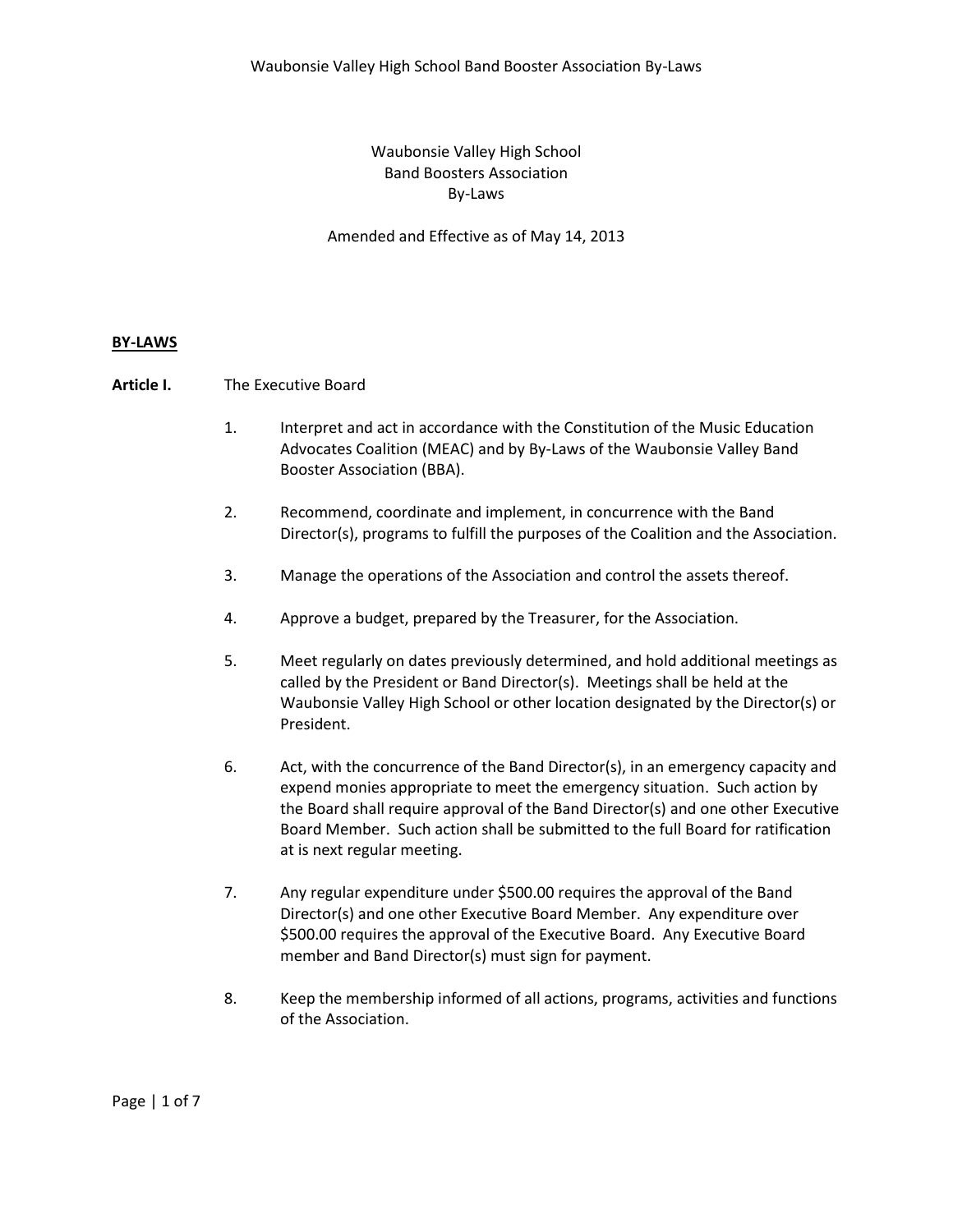9. Shall solicit replacements for Executive Board Officers vacated in accordance with Articles V and VI of the By-Laws.

### **Article II** Officers

Officers (President, Vice President, Secretary, and Treasurer are voting members of the Executive Board and shall hold office for a period of one (1) year, coinciding with the fiscal year which shall run from July 1 through June 30. Each Officer shall attend a minimum of 75% of all General Membership meetings, or the Officer may be removed from office by 75% of the remaining Executive Board members. An Officer may be removed from office for cause as determined by 75% vote of the remaining Executive Board members. If a vacancy shall occur, (by resignation or removal) the General Membership shall elect a new member in good standing to fill the vacancy with the exception of the President. Should the President vacate, the Vice President automatically becomes President and a new Vice President is elected by the General Membership. A board member may be elected to and hold the same office for no more than two (2) consecutive years.

An officer, who is not the treasurer, will be appointed by the Executive Board to reconcile the bank account on a monthly basis and will not have authority to sign checks.

- A. President
	- 1. Shall be the executive head of the Association with full power to enforce and uphold the Constitution and by-Laws of the Association.
	- 2. Shall preside at all Executive and General Membership meetings and govern same with parliamentary procedure.
	- 3. Shall be the Ex-officio member of all committees of the Association.
	- 4. Shall prepare an agenda for the General Membership meeting.
- B. Vice President
	- 1. Shall assume the duties of the President in cases of absence or incapacity of the President.
	- 2. Shall perform any additional duties requested by the Executive Board or Band Director(s).
	- 3. Shall update and maintain accurate rosters for all committees of the Association.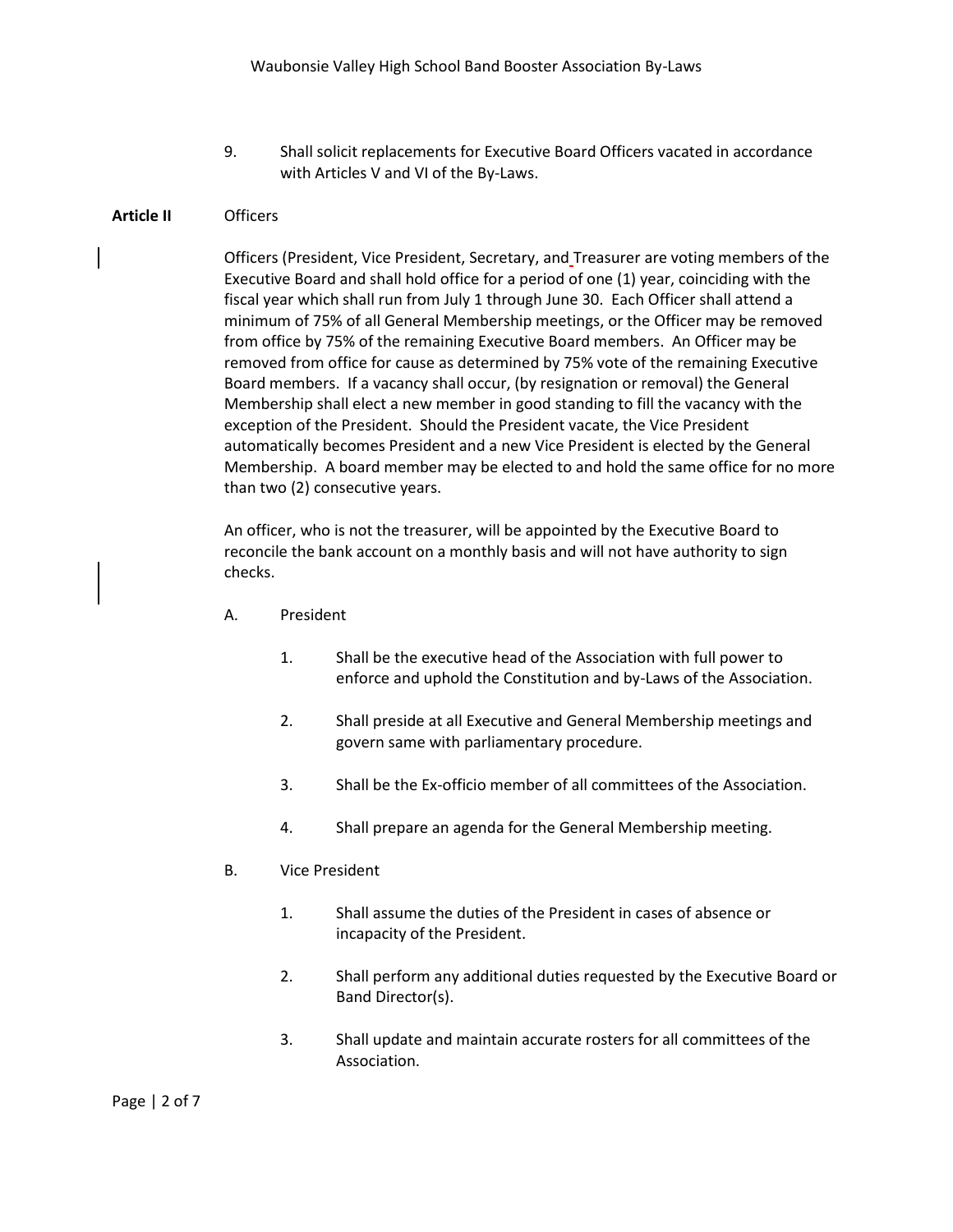4. Shall collect annual reports from each committee of the Association. All committees of the Association will keep a detailed report of their committee activities that can be updated and revised. This information is to be held by the Vice President for presentation to the Executive Board.

# C. Secretary

- 1. Shall keep careful and authentic records of the proceedings of the Executive and General Membership meetings and report General Membership minutes at subsequent meetings. Executive Board minutes shall be reported upon request by the membership.
- 2. Shall read and respond to all correspondence that may be called for by the Association.
- 3. Shall receive and keep on file any and all correspondence and legal documents pertaining to the Association.
- 4. Shall notify all Executive Board Members of all meetings and all upcoming events.
- 5. Shall provide a copy of the Constitution and By-Laws to each new Band Booster member upon request.
- 6. Shall prepare written notification of all special functions as required by the Constitution and By-Laws of the Association.
- 7. Shall prepare and e-mail notification of Association meetings to the General Membership.
- D. Treasurer
	- 1. May be bonded at the expense of the Association.
	- 2. Shall receive, record and deposit all money.
	- 3. Shall deposit and disburse monies under the name of Waubonsie Valley Band Booster Association.
	- 4. Shall pay out funds only as authorized by the Executive Board and the Constitution.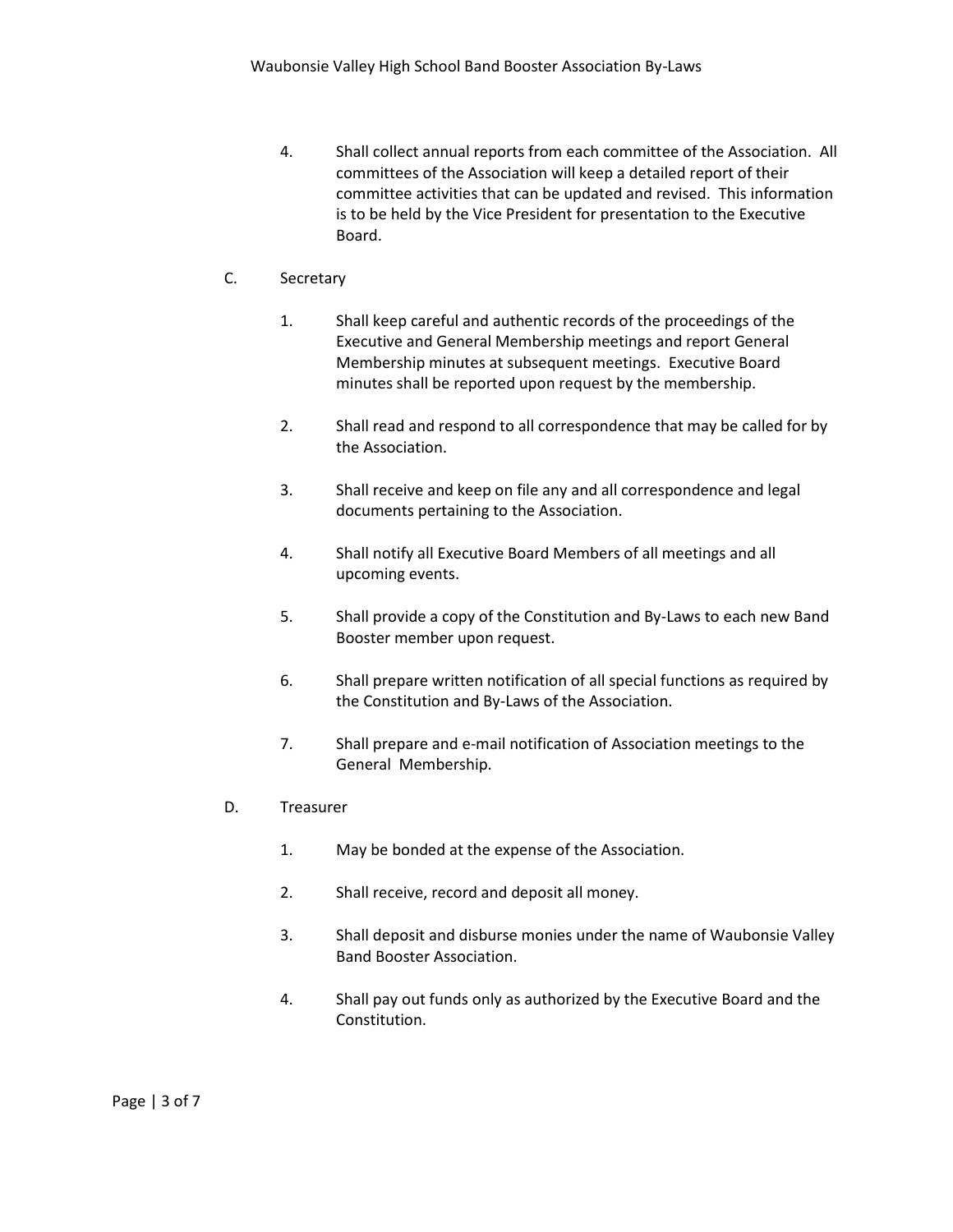- 5. Shall maintain a record of all items donated to and purchased by the Association.
- 6. Shall maintain student accounts for all students enrolled in the Waubonsie Valley Band, Color Guard, and/or Winter Guard programs.
- 7. Shall work with the Band Director(s) to create a budget to be presented to the Executive Board. This budget will be presented to the general membership at the first Booster Meeting.

# **Article III** Committee Chairpersons

Committee Chairpersons shall hold office for a period of one (1) year or a term specified by the Executive Board or Band Director(s), commencing immediately following appointment. If a vacancy shall occur, (by removal or resignation) the Executive Board shall appoint a member in good standing to fill the vacancy. Each Chairperson:

- A. Shall periodically report to the Executive Board on the activities of their committee.
- B. Shall perform any additional duties requested by the Executive Board.
- C. Present a final annual report to the Executive Board of all activities.

#### **Article IV** The Band Directors

The Band Directors are voting members of the Executive Board and are expected to attend Executive Board meetings and General Membership meetings.

#### **Article V** Elections

- A. Nominations for new Executive Board Offices shall be taken from the general membership. Those nominations shall subsequently be presented to the general membership for election to the Executive Board at the Annual meeting.
- B. To be elected, a candidate must receive a simple majority of votes of members present.
- C. In the event that an office has no nomination(s) at the time of the election, the Executive Board reserves the right to fill that position with a majority vote of the Executive Board when a candidate is identified.

#### **Article VI** Eligibility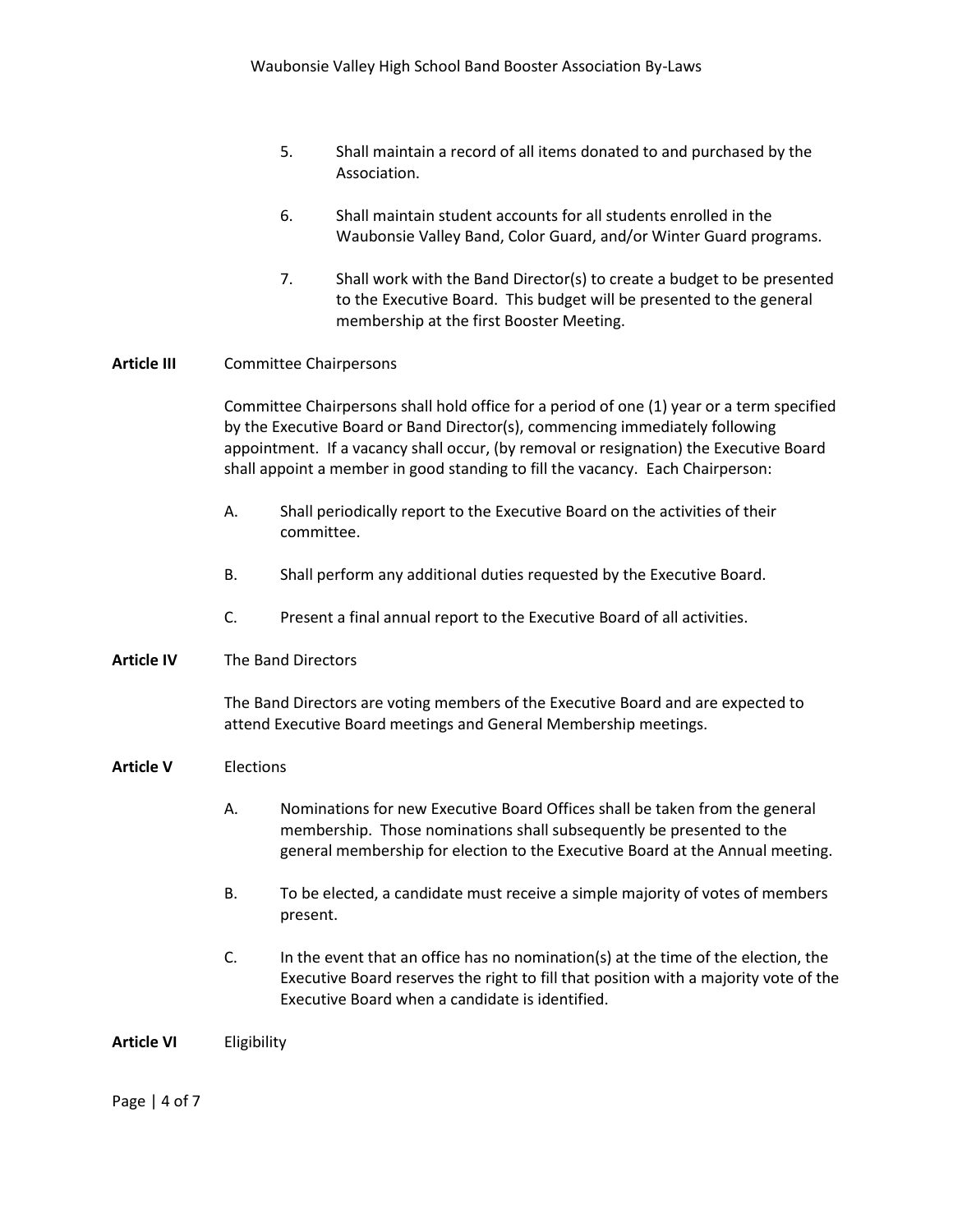- A. To be nominated for position of Officer, the member must be a parent/guardian of a Waubonsie Valley High School Band, Color Guard or Winter Guard student.
- B. To be appointed for the position of Chairperson, the member must be a parent/guardian of a Waubonsie Valley High School Band, Color Guard or Winter Guard student.

### **Article VII** Funds

- A. Accounting of the Association funds shall be on a fiscal year basis running from July 1 through June 30. The financial records shall be turned over to the elected Treasurer after the June 30 bank reconciliation is completed but no later than July 20.
- B. The financial records may be reviewed yearly. The review shall be conducted by a representative of School District 204 or his/her designee.
- C. The Treasurer shall deposit and disburse funds according to the Constitution and the By-Laws of the Association.
- D. The Association shall derive its revenue from contributions and such other activities of the Association, Band, Color Guard and Winter Guard.
- E. All funds shall be disbursed by check with two (2) signatures. Those authorized to sign checks are the Band Director(s), President, Vice President, Secretary and Treasurer. No two (2) members of the same household may be authorized to sign checks. All checks must have the signature of a Band Director and one other authorized signature.
- F. All funds shall be issued for the furtherance of the Band, Color Guard, Winter Guard and their activities.
- G. All funds of the Association shall be deposited at such financial institution as agreed upon by the Executive Board.
- H. If an emergency situation shall arise, the Band Director(s) can expend Two Hundred Fifty Dollars (\$250.00) per emergency – not to exceed One Thousand Dollars (\$1,000.00) per fiscal year, the justification for such expenditures shall be presented at the next Executive Board meeting. In extreme emergencies the Band Director(s) or President can authorize expenditures above the fiscal year limit with justification at a future date.
- I. No Executive Board member or committee Chairperson may contractually bind the Association without Executive Board approval.

Page | 5 of 7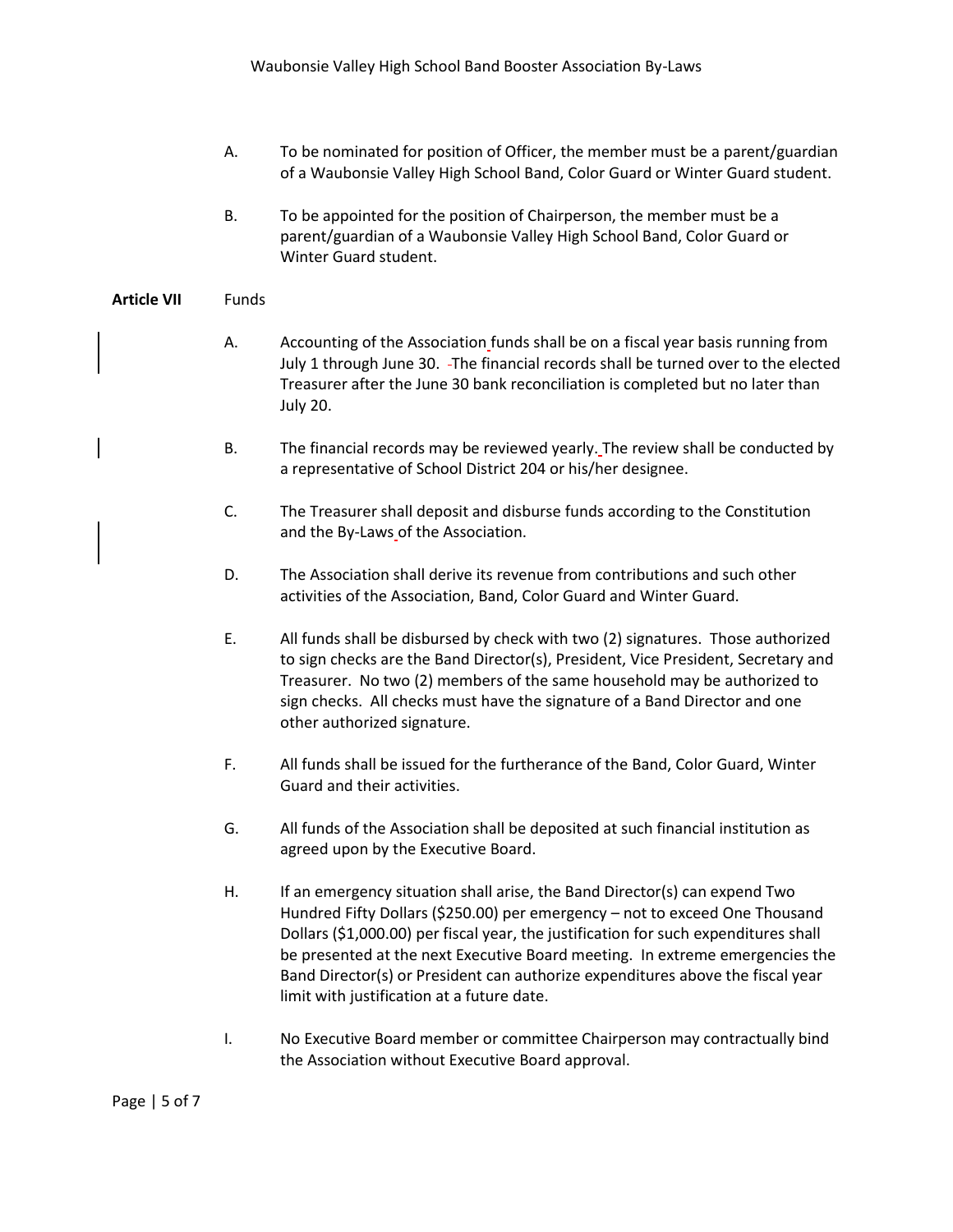J. Student Account Policy shall follow these guidelines

The WVHS Band Booster Association shares some of its funds from its fundraising events with students who participate on a voluntary basis in the fundraising events for specified music/band/color guard related uses. Not all fundraising events will earn money for the student accounts. These funds belong to the WVHS Band Boosters and are held for use at the request of the student's parents or legal guardian under the following conditions.

- School –sanctioned Music Department Trips
- The purchase of musical instruments, sheet music, supplies.
- WHVS extracurricular payments, such as marching band, color guard, jazz or percussion participation fees.
- Private music lessons must be paid out before graduation although they may occur during the summer immediately following graduation.
- Music/color guard camps or clinics must be paid out before graduation although they may take place during the summer immediately following graduation. Note that funds may not be accessed for expenses indirectly related to the activity such as travel expenses to a music camp, etc.
- Those activities paid for from student accounts but happening after graduation must be independent of any college activities in which the student will be participating.

All funds will be distributed according to the policy stated in the WVHS Band handbook.

# **Article VIII** Meetings

- A. General Membership meetings shall be held on dates established by the Executive Board.
- B. All members present at a General Membership meeting shall constitute a quorum.
- C. A majority of the Executive board shall constitute a quorum for the purpose of conducting official business.

# **Article IX** Committees

A. The Executive Board shall establish such committees of the membership as necessary to further the goals of the Association. The Executive Board shall determine the purpose, scope and responsibilities of each committee.

### Page | 6 of 7